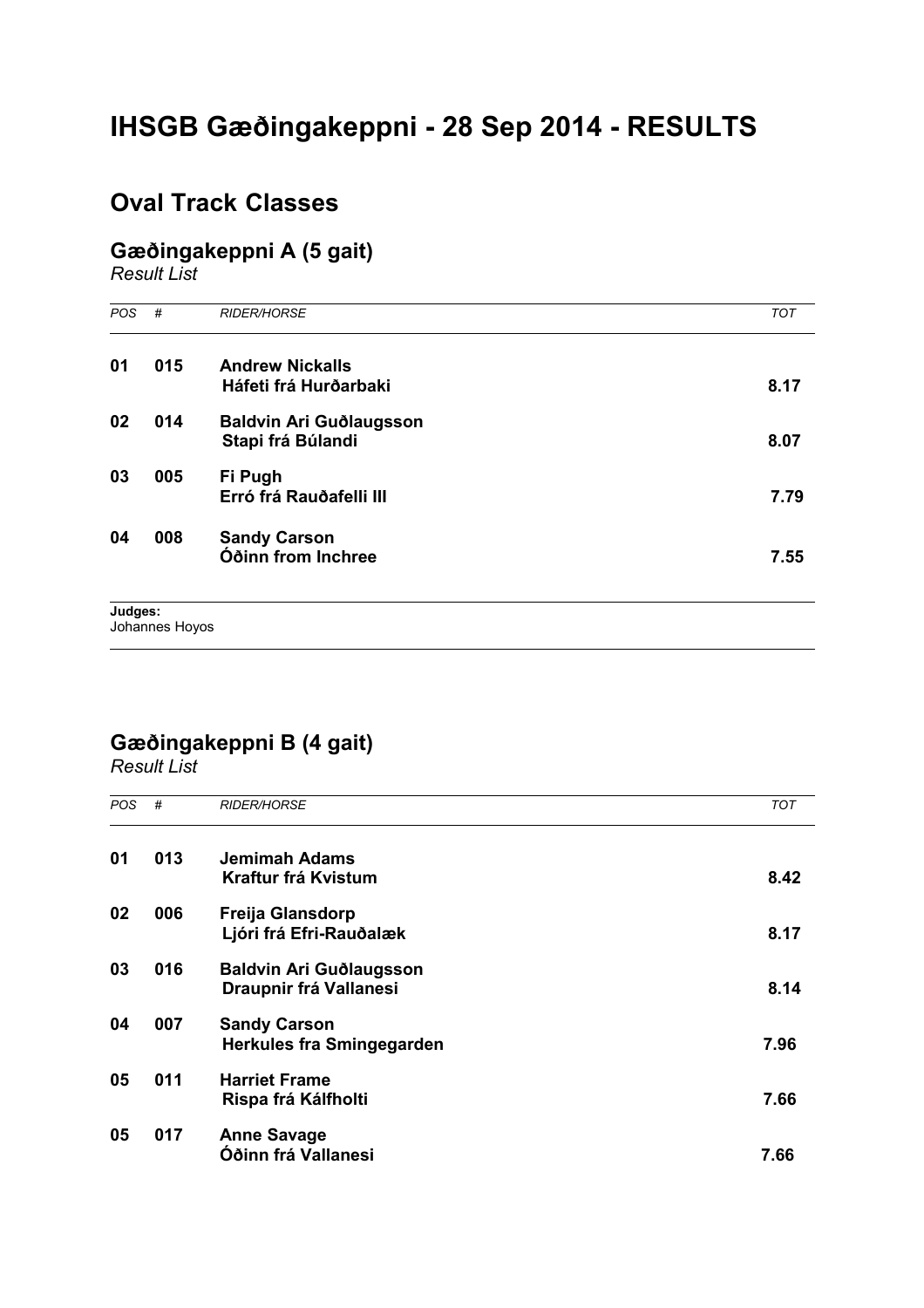| 07                                      | 001 | <b>Torben Rees</b><br>Pipar frá Fölskvi                     | 7.44 |
|-----------------------------------------|-----|-------------------------------------------------------------|------|
| 08                                      | 002 | <b>Kristina Christof</b><br><b>Balthasar vom Geierkogel</b> | 6.51 |
| 09                                      | 004 | <b>Becca Hughes</b><br>Helgi frá Músarrindill               | 6.47 |
| the subsequent of the local division of |     |                                                             |      |

**Judges:**

Johannes Hoyos  $\overline{a}$ 

### **T7 Tölt**

*Result List*

| Judges:    | Johannes Hoyos |                                             |            |
|------------|----------------|---------------------------------------------|------------|
| 02         | 001            | <b>Torben Rees</b><br>Pipar frá Fölskvi     | 4.50       |
| 01         | 011            | <b>Harriet Frame</b><br>Rispa frá Kálfholti | 5.00       |
| <b>POS</b> | #              | <b>RIDER/HORSE</b>                          | <b>TOT</b> |

### **Three of Four**

*Result List*

| <b>POS</b> | #              | <b>RIDER/HORSE</b>       | <b>TOT</b> |
|------------|----------------|--------------------------|------------|
| 01         | 018            | <b>Anne Savage</b>       |            |
|            |                | Auður frá Holtsmúla 1    | 6.20       |
| 02         | 003            | <b>Kristina Christof</b> |            |
|            |                | Beyla vom Vindstaðir     | 5.00       |
| 03         | 010            | <b>Margit Kuhlmann</b>   |            |
|            |                | Pjakkur frá Hvammi 2     | 4.30       |
| 04         | 009            | <b>Margit Kuhlmann</b>   |            |
|            |                | Skjóna from Fowlmere     | 4.20       |
| Judges:    | Johannes Hoyos |                          |            |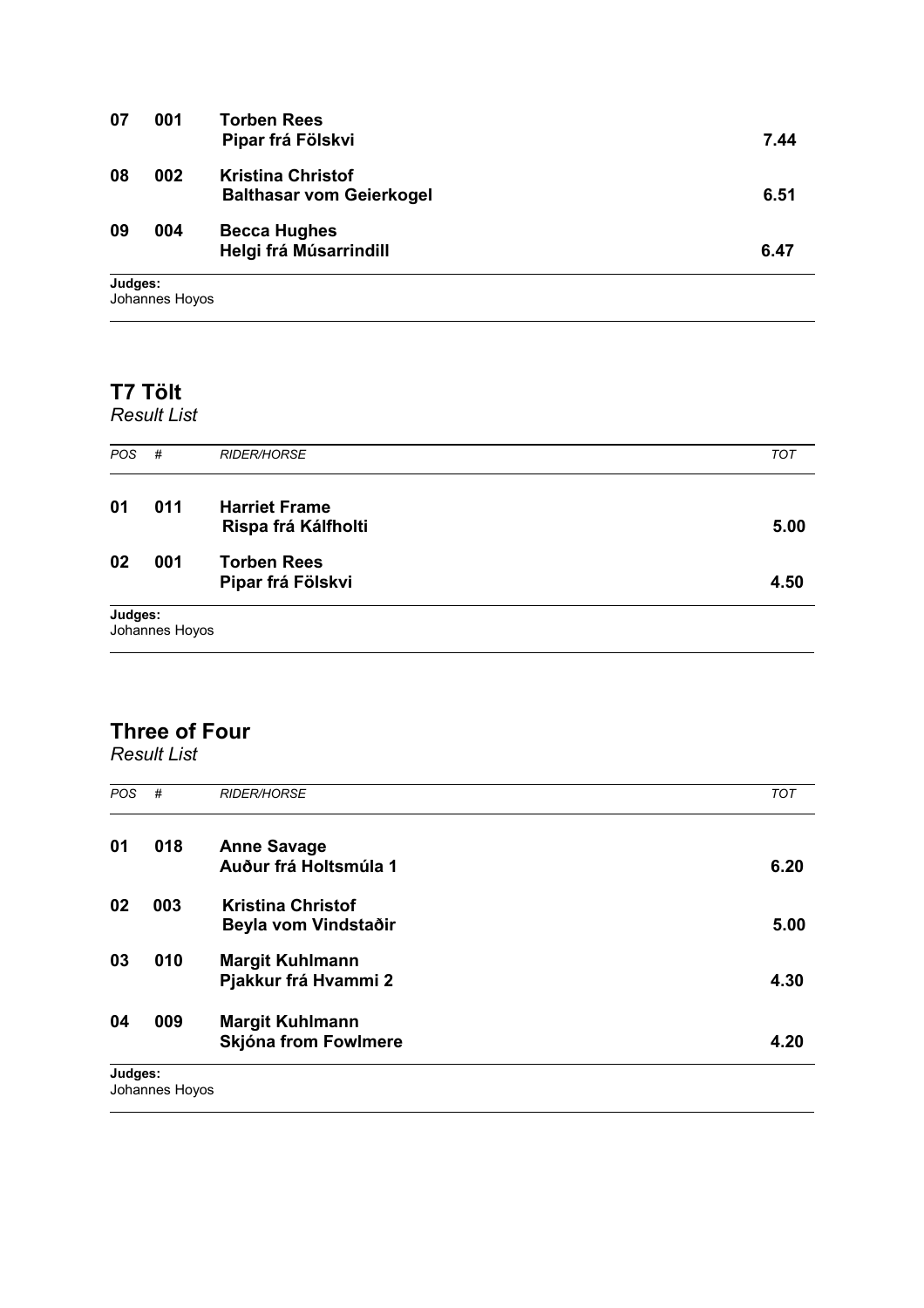## **Pace Track Timed Classes**

### **Timed Walk 100m**

*Result List*

| <b>POS</b> | #              | <b>RIDER/HORSE</b>                          | TIME sec |
|------------|----------------|---------------------------------------------|----------|
| 01         | 018            | <b>Anne Savage</b><br>Auður frá Holtsmúla 1 | 58.20"   |
| Judges:    | Johannes Hoyos |                                             |          |

## **Timed Trot 100m**

*Result List*

 $\overline{a}$ 

| <b>POS</b> | #   | <b>RIDER/HORSE</b>                                 | TIME sec |
|------------|-----|----------------------------------------------------|----------|
| 01         | 006 | <b>Freija Glansdorp</b><br>Ljóri frá Efri-Rauðalæk | 14.21"   |
| 02         | 011 | <b>Harriet Frame</b><br>Rispa frá Kálfholti        | 15.93"   |
| 03         | 009 | <b>Margit Kuhlmann</b><br>Skjóna from Fowlmere     | 17.42"   |
| 04         | 018 | <b>Anne Savage</b><br>Auður frá Holtsmúla 1        | 20.45"   |
| 05         | 020 | <b>Kristina Kristof</b><br>Blý vom Vindstaðir      | 24.05"   |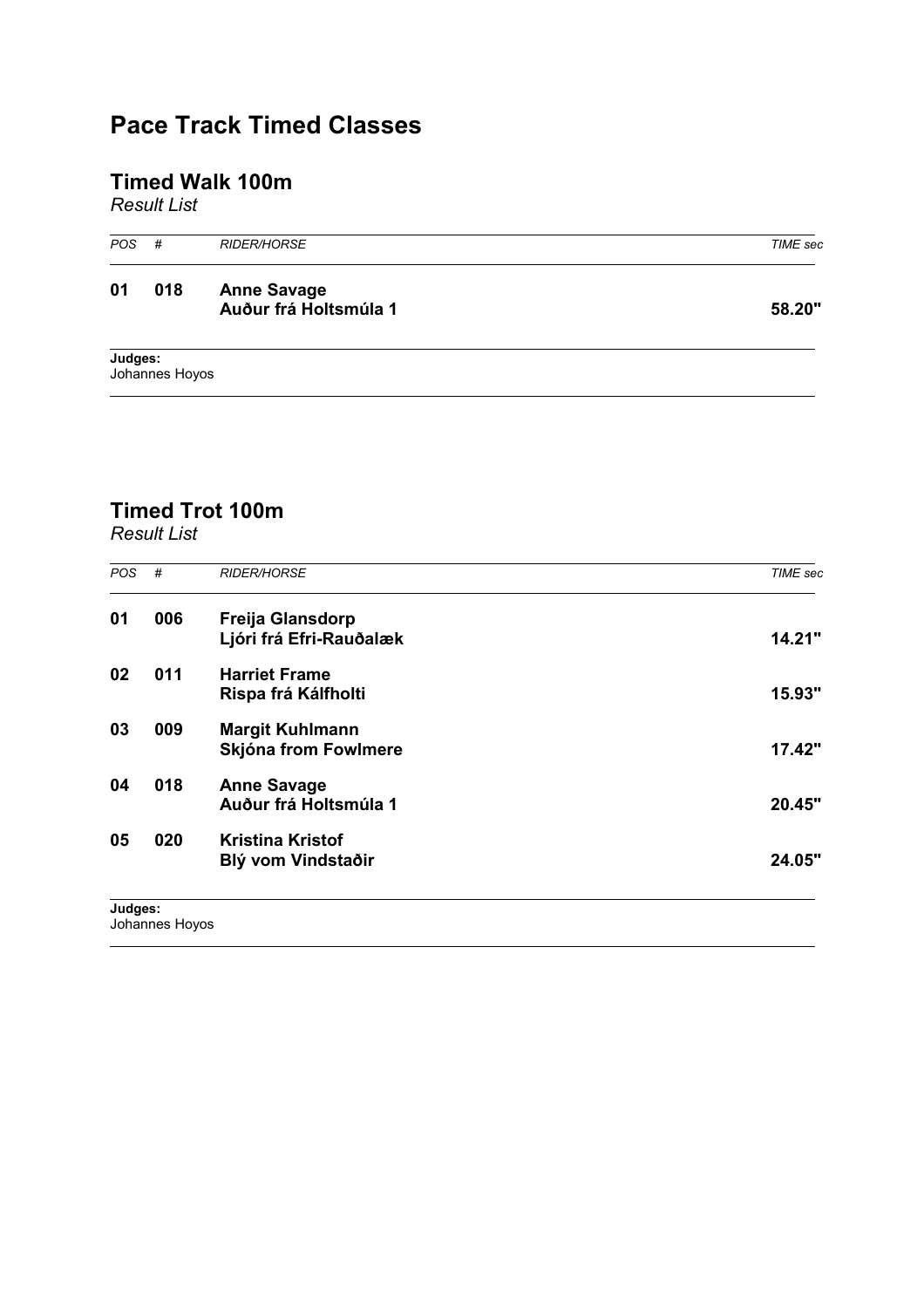### **Timed Tölt 100m**

*Result List*

| <b>POS</b> | #              | <b>RIDER/HORSE</b>                                      | <b>TIME</b> sec |
|------------|----------------|---------------------------------------------------------|-----------------|
| 01         | 007            | <b>Sandy Carson</b><br><b>Herkules fra Smingegarden</b> | 12.54"          |
| 02         | 006            | Freija Glansdorp<br>Ljóri frá Efri-Rauðalæk             | 12.73"          |
| 03         | 011            | <b>Harriet Frame</b><br>Rispa frá Kálfholti             | 16.32"          |
| Judges:    | Johannes Hoyos |                                                         |                 |

#### **Timed Gallop 100m**

*Result List*

 $\overline{a}$ 

|     |                                                   | <b>TIME</b> sec |
|-----|---------------------------------------------------|-----------------|
| 016 | Baldvin Ari Guðlaugsson<br>Draupnir frá Vallanesi | 7.15"           |
| 013 | <b>Jemimah Adams</b><br>Kraftur frá Kvistum       | 7.70"           |
| 018 | <b>Anne Savage</b><br>Auður frá Holtsmúla 1       | 8.54"           |
| 010 | <b>Margit Kuhlmann</b><br>Pjakkur frá Hvammi 2    | 8.84"           |
| 011 | <b>Harriet Frame</b><br>Rispa frá Kálfholti       | 9.75"           |
| 012 | Freija Glansdorp<br>Týr from Solva                | 10.40"          |
| 020 | <b>Kristina Kristof</b><br>Blý vom Vindstaðir     | 11.64"          |
|     |                                                   |                 |